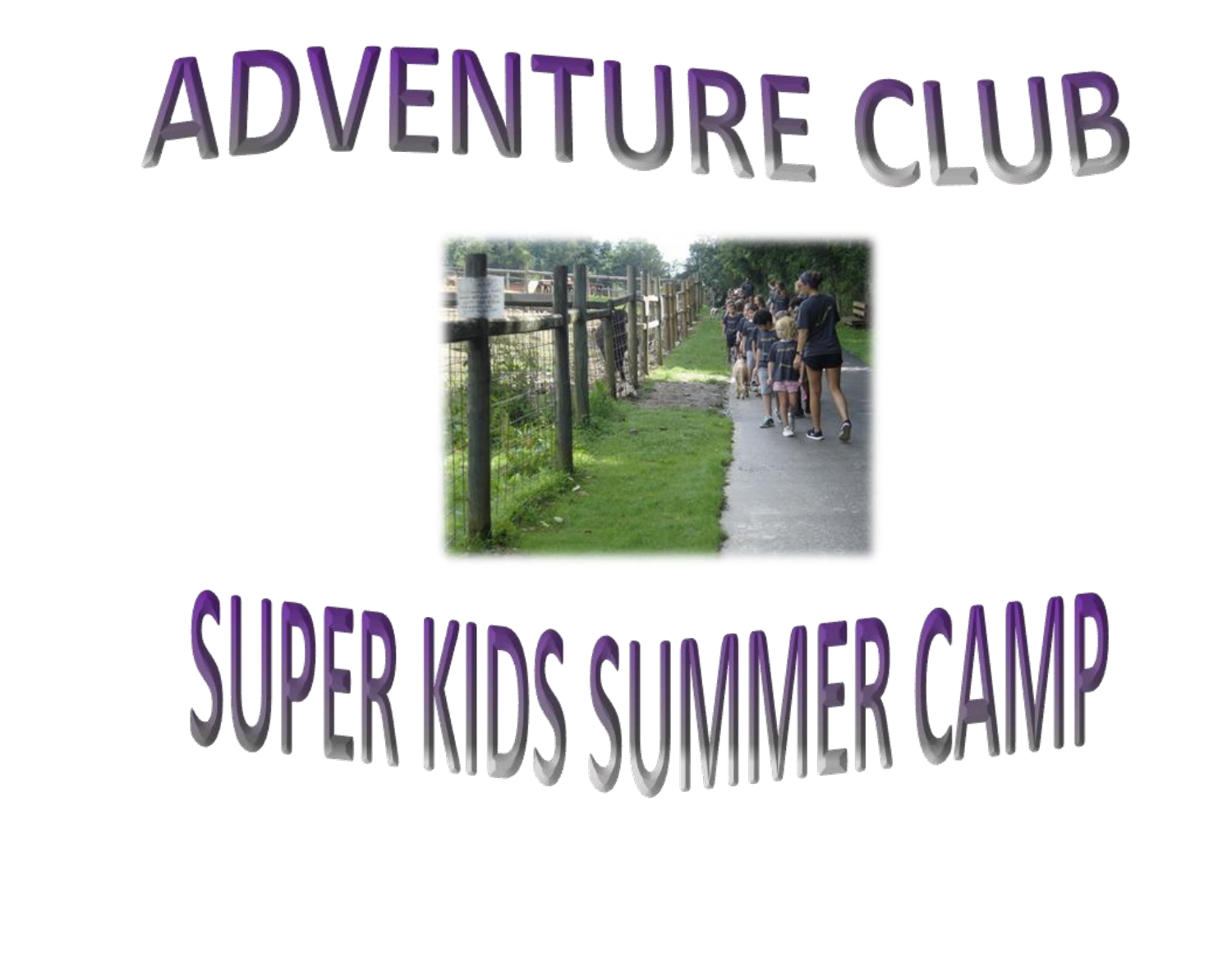### **FOOTHILLS ADVENTURE CLUB SUMMER 2020 CALENDAR**

**Kim Lands, Director 865-983-8637 kim.lands@maryville-schools.org**

| Week                               | Monday                                                 | Tuesday                                        | Wednesday                                                    | Thursday                                                                                     | Friday                                                                                         |
|------------------------------------|--------------------------------------------------------|------------------------------------------------|--------------------------------------------------------------|----------------------------------------------------------------------------------------------|------------------------------------------------------------------------------------------------|
| May 18 - 22<br>$\mathbf{1}$        | $\overline{18}$<br><b>Kid's Choice</b>                 | 19<br><b>Arts &amp; Crafts</b><br><b>Movie</b> | $\overline{20}$<br><b>Virtual Field Trip</b>                 | 21<br><b>Creative Campers Day</b>                                                            | $\overline{22}$<br><b>Kid's Choice</b><br><b>Movie</b>                                         |
| May 25-28<br>$\overline{2}$        | 25<br><b>CLOSED</b>                                    | 26<br><b>Arts &amp; Crafts</b>                 | $\overline{27}$<br><b>Virtual Field Trip</b><br><b>Movie</b> | 28<br><b>Minute To Win It Games</b>                                                          | $\overline{29}$<br><b>Kid's Choice</b><br><b>Movie</b>                                         |
| <b>June 1-5</b><br>$\mathbf{3}$    | 1.<br><b>Kid's Choice</b><br><b>Movie</b>              | $\mathbf{2}$<br><b>Arts &amp; Crafts</b>       | 3<br><b>Virtual Field Trip</b><br><b>Movie</b>               | 4<br><b>Field Day</b>                                                                        | 5<br><b>Kid's Choice</b><br><b>Movie</b>                                                       |
| <b>June 8-12</b><br>$\overline{4}$ | 8<br><b>Kid's Choice</b><br><b>Movie</b>               | 9<br><b>Arts &amp; Crafts</b>                  | 10<br><b>Virtual Field Trip</b><br><b>Movie</b>              | 11<br><b>Survivor Games</b>                                                                  | $\mathbf{2}$<br><b>Kid's Choice</b><br><b>Movie</b>                                            |
| <b>June 15-19</b><br>5             | 15<br><b>Kid's Choice</b><br><b>Movie</b>              | 16<br><b>Arts &amp; Crafts</b>                 | 17<br><b>Virtual Field Trip</b><br><b>Movie</b>              | 18<br><b>Games Show Games</b>                                                                | 19<br><b>Kid's Choice</b><br><b>Movie</b>                                                      |
| June 22-26<br>$6\overline{6}$      | 22 <sub>2</sub><br><b>Kid's Choice</b><br><b>Movie</b> | 23<br><b>Arts &amp; Crafts</b>                 | 24<br><b>Virtual Field Trip</b><br><b>Movie</b>              | 25<br><b>Amazing Race</b>                                                                    | $\overline{26}$<br><b>Kid's Choice</b><br><b>Movie</b>                                         |
| June 29-July 3<br>$\overline{7}$   | 29<br><b>Kid's Choice</b><br><b>Movie</b>              | 30<br><b>Arts &amp; Crafts</b>                 | 1<br><b>Virtual Field Trip</b><br><b>Movie</b>               | 2 <sup>2</sup><br>Independence<br><b>Celebration</b><br><b>Lunch: \$5.00</b><br><b>Movie</b> | 3<br><b>CLOSED</b>                                                                             |
| <b>July 6-10</b><br>8              | 6<br><b>Kid's Choice</b><br><b>Movie</b>               | <b>Arts &amp; Crafts</b>                       | 8<br><b>Virtual Field Trip</b><br><b>Movie</b>               | 9<br><b>Silly Camp Games</b>                                                                 | 10<br><b>Kid's Choice</b><br><b>Movie</b>                                                      |
| <b>July 13-17</b><br>9             | 13<br><b>Kid's Choice</b><br><b>Movie</b>              | 14<br><b>Arts &amp; Crafts</b>                 | 15<br><b>Virtual Field Trip</b><br><b>Movie</b>              | 16<br><b>CAMP Day</b>                                                                        | 17<br><b>Kid's Choice</b><br><b>Pizza Party &amp;</b><br><b>Snow Cones \$8</b><br><b>Movie</b> |
| <b>July 20-24</b>                  | 20                                                     | 21                                             | 22                                                           | 23                                                                                           | 24                                                                                             |
| 10                                 | <b>CLOSED</b>                                          | <b>CLOSED</b>                                  | <b>CLOSED</b>                                                | <b>CLOSED</b>                                                                                | <b>CLOSED</b>                                                                                  |
| <b>July 27-</b><br>August 1<br>11  | 27<br><b>CLOSED</b>                                    | 28<br><b>CLOSED</b>                            | 29<br><b>CLOSED</b>                                          | 30<br><b>School Begins</b>                                                                   | 1                                                                                              |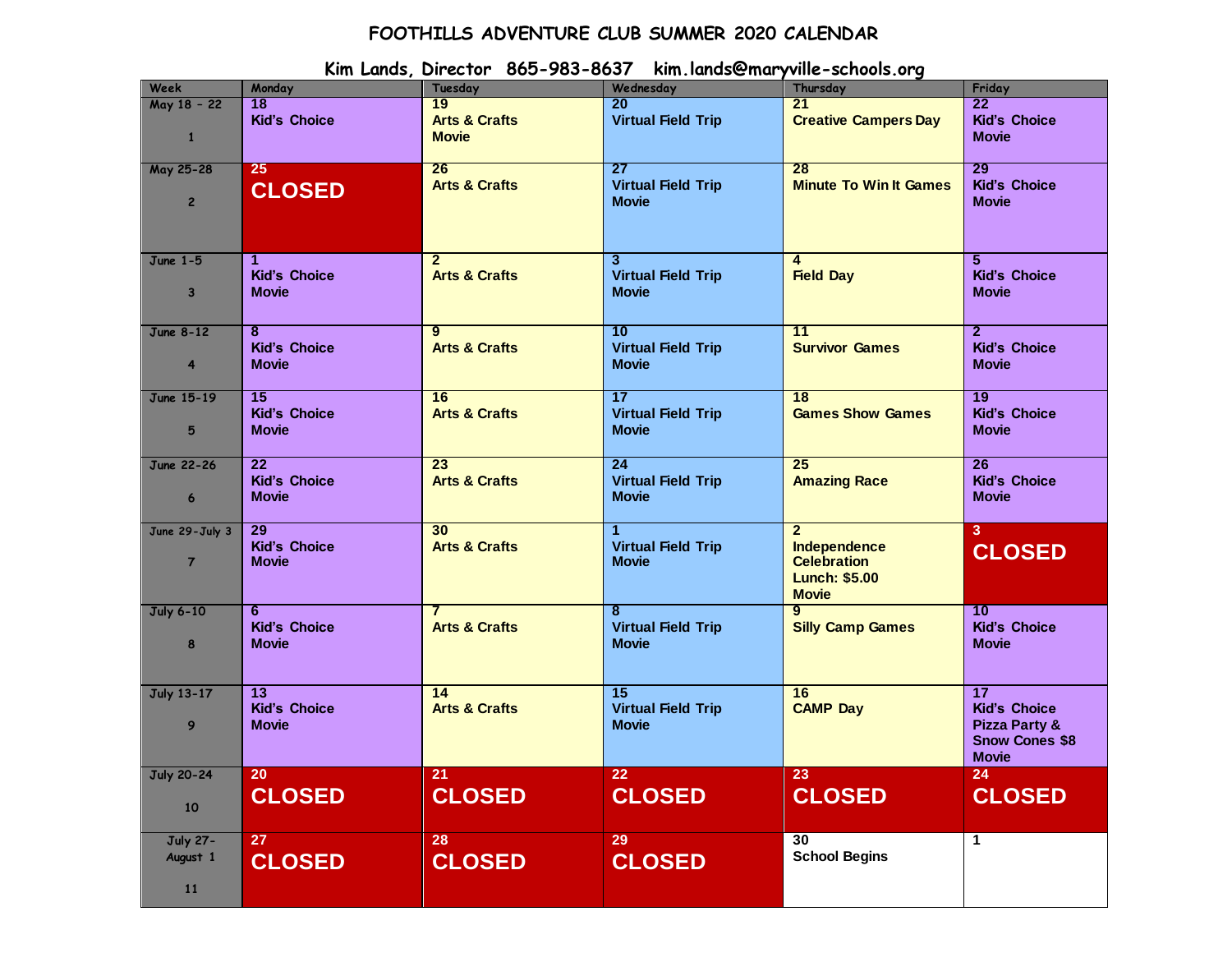### I nformation

Drop Off/Pick Up - The Adventure Club entrance is located at the rear of Foothills Elementary (not Montgomery Ridge). Please come to the doors and ring the doorbell. Someone will be at the back door to take temperatures and we will sign children in/out. All children must be walked to door daily. Children should be dressed appropriately for outdoor and gym play.

Arrival -We are asking that all children arrive by 8:00am daily.

Summer Reading Program – <mark>If it is available,</mark> we will participate in the summer reading program on Tuesdays again this year. More inf ormation will be coming home from the library as summer approaches.

Summer Lunch Program – <mark>If it is available,</mark> we will participate in the summer lunch program again this year. There is no cost to anyone and everyone under the age of 18 is eligible. All children will need to bring a sack lunch until further notice. Adventure Club should be contacted by 8:00am if any child will not b e in attendance at lunch time.

Calendars - All families will be provided with a calendar with all of the days that you have signed up for highlighted. These will be given out in the days leading up to summer or on your f irst day attending. Summer totals will be documented on calendars as well.

T-Shirts - All children will be provided a summert-shirt. Remember these t-shirts must be worn on all field trip days with the exception of swimming trips. Field Trip - Currently Suspended.

Personal Items-No personal toys. Each child should have their own bag. Electronic games and tablets permitted.

Snacks/Lunch –Bring a sack lunch daily. Snacks provided.

Open to children in the Foothills School District.

Upcoming kindergarten sibling turning 5 before May thr18th through 3rd grade.

ALL 3<sup>rd</sup> grade children should register with their elementary school's Adventure Club for summer camp.

DHS Certificates Accepted

Adventure Club 865-983-8637

7:00-6:00

Email Address kim.lands@maryville-schools.org

\*Please note that if all children are picked up before 6:00 pm; we will close when the last child has left the program.\*

Daily & Weekly Rates Available Open Daily Monday – Friday 7:00 am – 6:00 pm  $\mathsf{Reg}$ istration $\mathsf{April}$  20<sup>th</sup> –  $\mathsf{May}\, \mathcal{S}^{\mathsf{th}}.$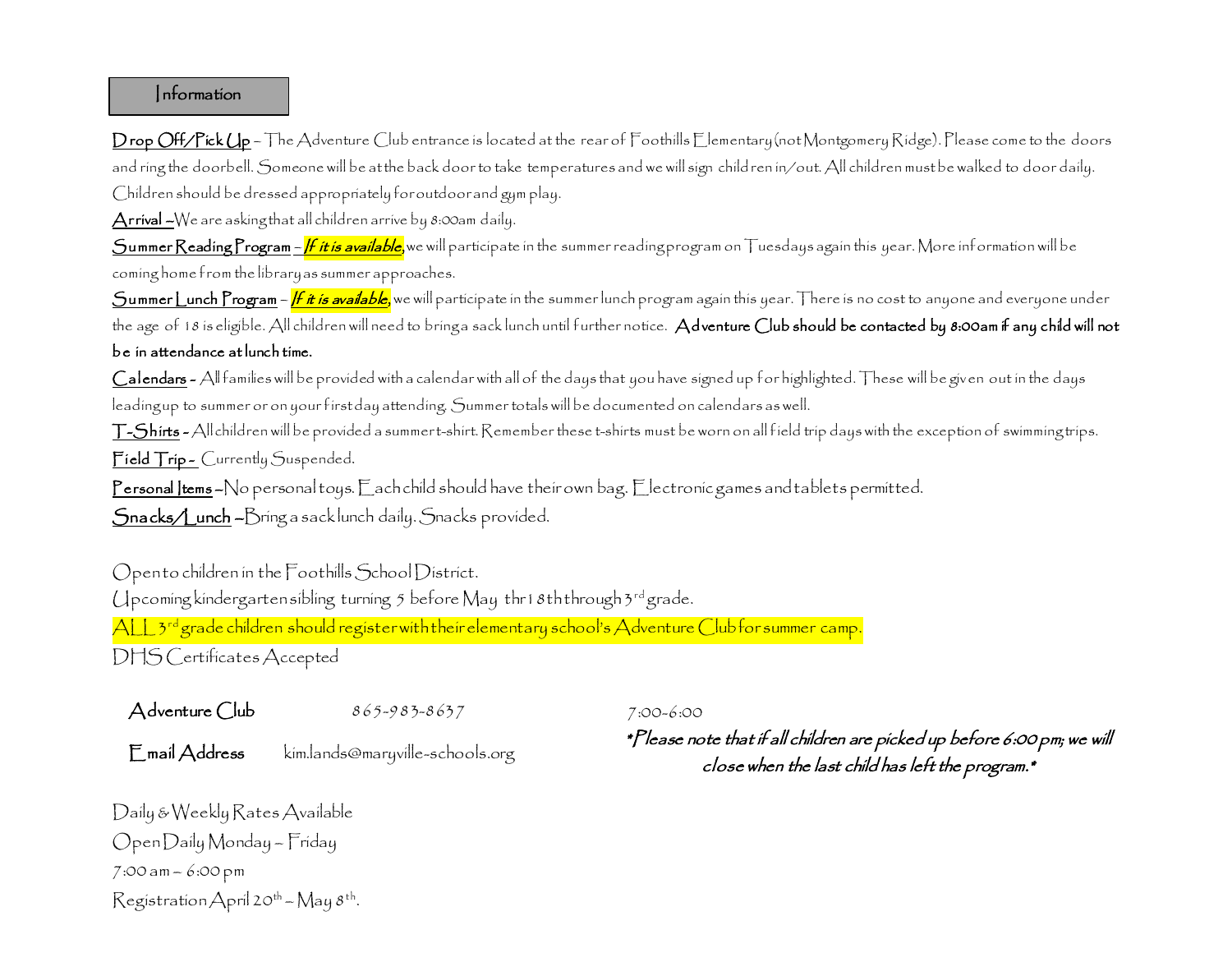The health and well-being of our families and staff are our highest priorities. In the interest of limiting the opportunity for transmission to our vulnerable community, we are taking the following precautionary measures:

Your household must remain out of the center if any member of your household has (or has been in close contact with anyone who has):

(a) A suspected or confirmed case of COVID-19 (for example – close contact at school, work, religious service, social gathering); **or**

- (b) Traveled:
	- internationally;
	- domestically, from an area which is experiencing widespread community transmission of COVID-19 or
	- from any area which is the subject of similar travel restrictions under applicable state and local guidance.

14 days after the last potential exposure, your household may return **provided these three things have happened:**

- (a) At least 14 days have passed since any household member first experienced symptoms; **and**
- (b) Symptoms have improved for any household member that experienced symptoms (for example, cough or shortness of breath has improved); **and**
- (c) The household has been fever-free for at least 72 hours without the use of fever-reducing medicines.

### *Please note, depending on the circumstances we may require you to obtain medical clearance before return to the center will be allowed.*

**HOUSEHOLD MEMBERS:** include individuals who may not live in the household but may be staying there or are otherwise present in the household on a regular basis (e.g. nannies, caregivers, home health workers, contractors, etc.) and includes anyone with pick up or drop off privileges at the center.

**CLOSE CONTACT:** is defined by the CDC as (1) being within approximately 6 feet (2 meters) of a COVID-19 case for a prolonged period of time and can occur while caring for, living with, visiting, or sharing a health care waiting area or room with a COVID-19 case, or (2) having direct contact with infectious secretions of a COVID-19 case (e.g., being coughed on). Considerations when assessing close contact include the duration of exposure and the clinical symptoms of the person with COVID-19.

**FOR MEDICAL PROFESSIONALS:** If contact occurs while wearing recommended personal protective equipment or PPE (e.g., gowns, gloves, NIOSH-certified disposable N95 respirator, eye protection), that contact will NOT be considered close contact for purposes of this policy.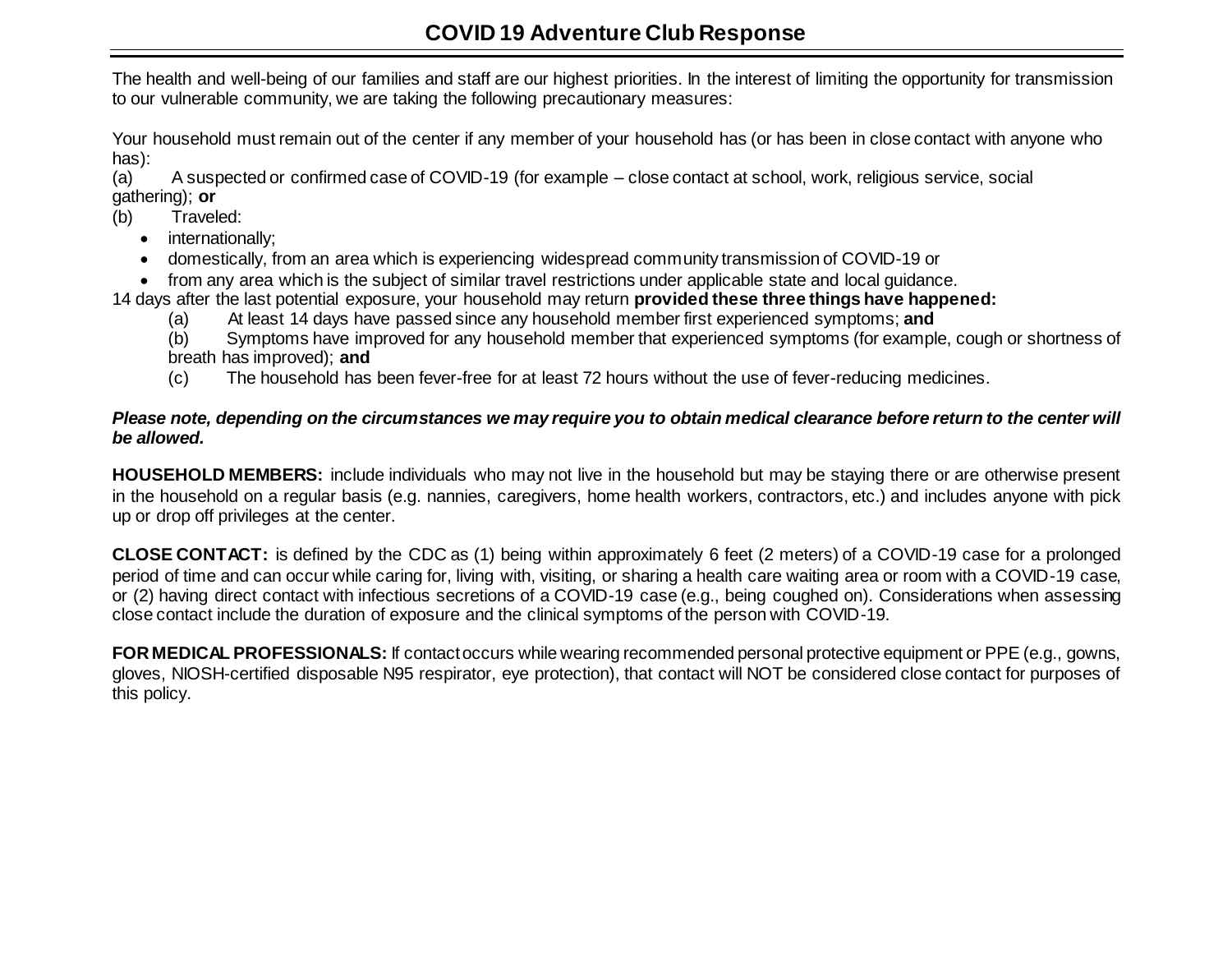## **Health Check and Illness Policy - COVID 19**

Updated April 20<sup>th</sup>, 2020

Applies to staff, children and their household members, which states in part:

### **ALL STAFF, FAMILIES, CHILDREN AND THEIR HOUSEHOLD MEMBERS MUST CONDUCT A DAILY HEALTH CHECK BEFORE COMING TO THE CENTER.**

- Should you or any household member have any of the following symptoms, we ask you to remain out that day and notify the center.
	- $\circ$  Fever of 100.4 F or higher, now or in the preceding 72 hours
	- o Cough
	- o Sore Throat
	- o Muscle Aches
	- o Difficulty Breathing
- Exclusion from the center is sometimes necessary to reduce the transmission of illness. For your child's comfort, and to reduce the risk of contagion, we ask that children be picked up within 1.0 hour of notification. Until then, your child will be kept comfortable and will continue to be observed for symptoms.

For a full copy of the Health Check and Illness Policy, please ask the center leadership team.

### **Summary of Enhanced Protocols**

We are continually updating our processes and protocols in accordance with the most recent Centers for Disease Control and Prevention (CDC) guidance and the guidance of our medical expert. We are encouraging our centers to maintain small group sizes and practice social distancing to the best of our ability, given the ever-changing circumstances and variation in guidance across states and localities.

At your center, you may notice:

**Daily Health Check** for Staff and families required *before* coming to the center. This will be done at sign in and throughout each day.

**Nonessential visitors** are not allowed into the center.

**Drop-offs/pick-ups** taking place in the lobby areas or outside, Adventure Club personnel will sign children in and out.

**Hygiene/handwashing** emphasized daily in the center and the classrooms.

**Reduced class sizes,** as determined by local guidance, in consistent groupings with consistent staffing as possible.

**Social distancing being practiced** as much as possible, including at meal times and arts and crafts.

**Frequent cleaning and disinfecting** of high touch surfaces, and toys.

**Outdoor time limited** to one group at a time, with back-to-back use of the play area limited.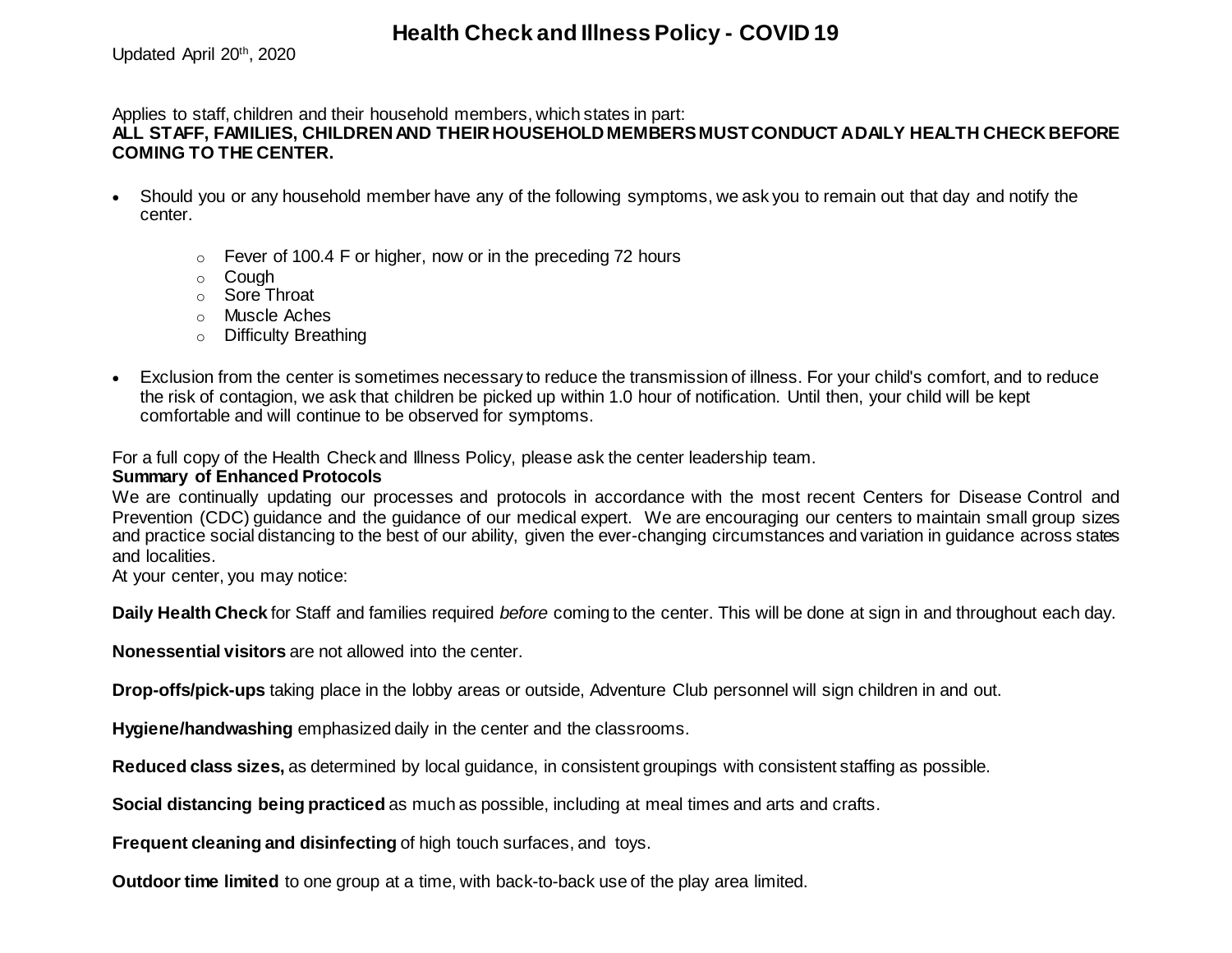# **COVID 19 Re-Opening Policy Changes**

Ensuring the health and wellbeing of our children, families, and staff remains our highest priority. We're actively partnering with local health departments and closely monitoring the latest updates from the Centers for Disease Control to follow their most up-to-date guidance.

As we continue to implement guidance from the CDC during the COVID-19 pandemic, we're working with our administration and healthcare leaders to stay up to date on the latest safety precautions advised for our centers.

For more information and resources on coronavirus, please visit:

<https://www.cdc.gov/>

# **Coronavirus Health and Safety Measures**

Updated Tuesday April 20th, 2020

Here's a summary of what we're doing to keep our teachers and families safe in our centers:

- **Additional staff training.** We're training all of our staff on the enhanced precautions and preventative measures to keep everyone safe and healthy.
- Protective equipment. All staff have masks and gloves available if needed.
- **Handwashing, regular disinfecting.** We continue to follow the most up-to-date guidance to ensure that our centers are as safe and clean as possible.
- **Social distancing.** We'll continue to practice social distancing as much as possible to reduce risk. To minimize potential exposure, children will continue to keep distance from children and staff in other classrooms.
- **Stay home if sick.** If your child has had a fever or is sick, we ask that they stay home until they've been symptom-free without medication for at least 72 hours. If you choose to keep your child at home, just call your center and let us know.
- Enhanced health screenings. You'll be asked a few quick questions before you drop your child off. Staff and children will have their temperature checked before coming into the center.
- **Drop-off and pick-up protocols**. Families are asked to drop off and pick up at our exterior door (the rear entrance of the school). A staff member will take each child's temperature and sign the child in or out.
- **Temperature checks.** Staff members will continue to perform temperature checks on children at drop-off, pick up, and when needed during the day. They will use no-touch infrared the thermometers whenever possible and wear additional protective equipment if needed. Parents will be contacted during the day if their child has a fever.
- **Drop-off schedules.** We are asking that all children arrive by 8:00am daily.
- **Response protocols in place.** We're collaborating with local officials to make sure we have procedures ready to put in place as the situation evolves.
- **Personal items.** Please refrain from sending toys to the center. Electronics may be brought for designated play times. Please send a bag with your child daily to keep all belongings together.